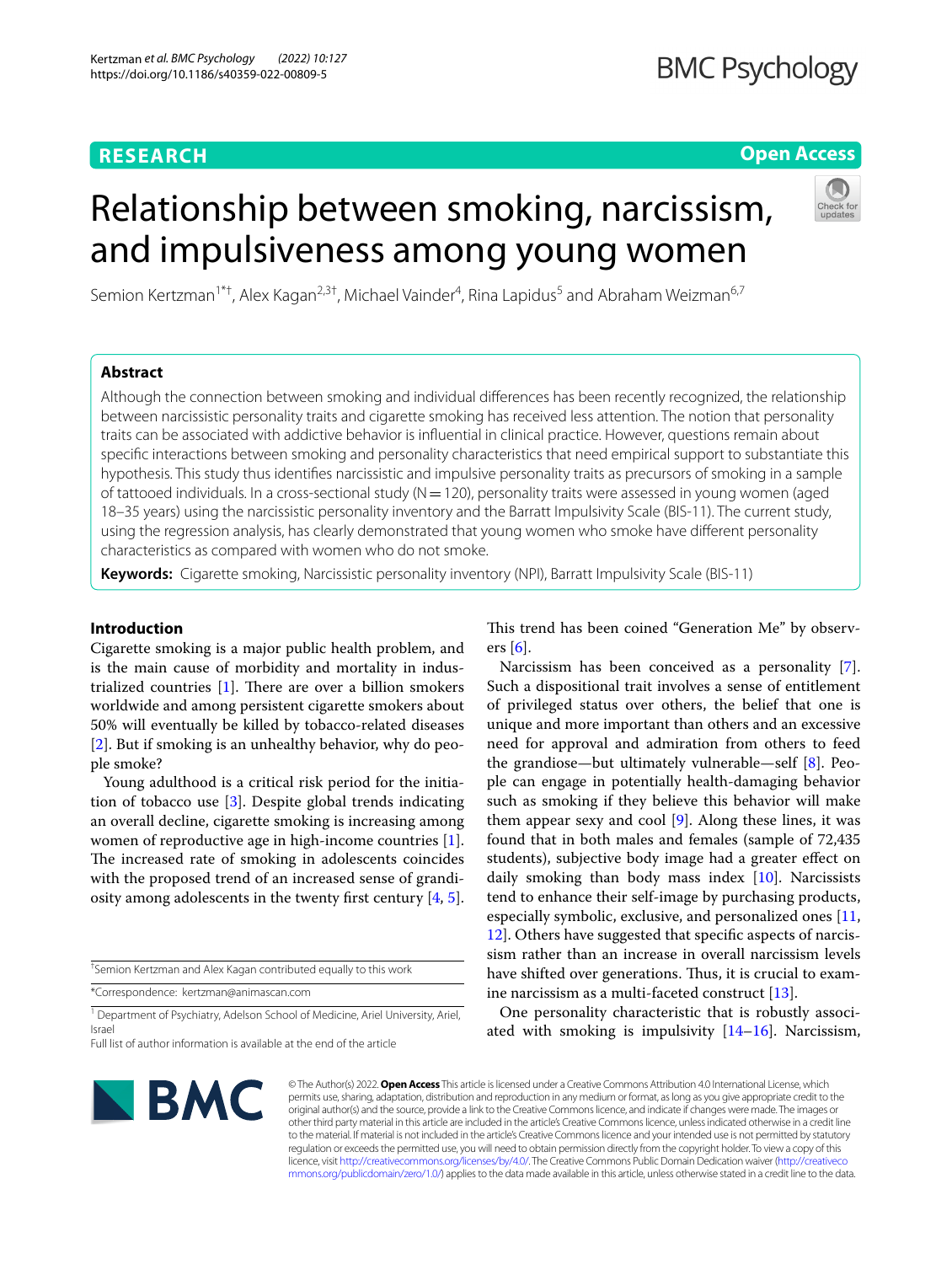similar to smoking, is also associated with impulsivity [[17\]](#page-6-0). A meta-analysis of 23 studies on the correlation between impulsivity and narcissism generated a mean value of  $r=0.41$ . Researchers suggested that impulsivity is involved in narcissists' risk-taking behavior [\[18](#page-6-1)]. It was demonstrated previously that a high impulsivity level is a key factor in "addictive personality" [[19](#page-6-2)]. Research on current smokers has focused on psychological risk factors for both smoking initiation and nicotine dependence. Individual diferences such as higher neuroticism, higher extraversion, lower conscientiousness and low agreeableness were associated with increased probability of cigarette smoking [\[20](#page-6-3)]. Certain personality traits such as low self-control, high resistance to rules, and sensation seeking can infuence many smokers to persist in their use and have caused great difficulty in quitting [\[21](#page-6-4)[–23\]](#page-6-5). Smokers are more likely to engage in high risk behaviors. Studies have found that smokers associated with traffic accidents  $[24]$ , unsafe sexual behavior [[25\]](#page-6-7) are less likely to wear seatbelts [\[26](#page-6-8)], more prone to substance and alcohol abuse [\[27](#page-6-9)], and gambling addiction [[28](#page-6-10)] than non-smokers. Overlap with a wide range of these behaviors can be related to other common factors such as impulsivity and narcissism that can be associated with a wide range of externalizing behaviors, although impulsivity and narcissism may reinforce each other as they may represent diferent contexts in smoking behavior. To our knowledge, the role of narcissism in smoking behavior has received little attention in the literature. The association between narcissism, impulsivity, and tobacco smoking has not been studied previously. It may be possible that both narcissism and impulsiveness contribute independently to smoking, and only impulsivity explains the relationship between narcissism and smoking.

This study explores the cross-sectional relationships between narcissistic personality characteristics and impulsiveness. These traits of young women and smoking behavior will be measured using the narcissistic personality inventory (NPI) [[17](#page-6-0)], and the Barratt Impulsivity Scale (BIS-11) [\[29\]](#page-6-11).

#### **Study hypothesis**

We used a current study to test the hypothesis that smoking is associated with other factors that contribute to externalizing behavior. In this study, we compared the BIS-11 and the NPI of women who smoke and those who do not.

We predicted that: (1) Women who smoke would have higher total score on the NPI than women who do not smoke (2) Female smokers and non-smokers would show diferent profles of narcissism facets; (3) Women who smoke would report higher impulsiveness than women who do not, as measured by the  $BIS-11$ ; (4) There would be a signifcant correlation between the NPI and the BIS-11 scores among smokers but not in female non-smokers; and (5) There is difference between the relative contribution of narcissism and impulsiveness to smoking behavior. To the best of our knowledge this is the frst empirical study on the conceptual links between narcissism and smoking behavior. In addition, the study evaluates the interaction between narcissism and impulsiveness in female smokers.

## **Method**

## **Participants**

The participants in the current study were included in our previous study on decision making processes in tat-tooed and non- tattooed women [[30\]](#page-6-12) entailed recruitment through a variety of arenas—social networks (Facebook), notices at the Bar Ilan University, and word of mouth. The study was approved by the review board at Bar Ilan University (Ramat Gan, Israel). NPI and BIS-11 scales [\[31](#page-6-13)] were used to analyze women only, thus avoiding gender diferences.

We estimated sample size based on Total BIS 11 score. From the literature review we know that the standard deviation of Total BIS 11 score is in a range of 9.5–10.5. Using 95% confdence level and the margin of error equal 10% we estimated, using sample size formula, that the sample of 39 smoking women is needed to answer our study questions. We also wanted to refect Israel Health Ministry information about women smoking rate in Israel. The smoking rate among women (age  $>21$ ) in Israel is 12.6%. Based on this information we decided to increase control group at least two times compared to the target group and stay with sample size of 39 for the smoking group and 81 for the control group.

Participants [39 smokers (age M-27.4, SD=5.59)] and control [81 non-smokers (age  $M = 28.9$ ,  $SD = 5.68$ )] groups were all from the Tel Aviv area, with similar socioeconomic backgrounds and were employed, or students (high school diploma or lower, BA, MA) or graduates.

Each participant attended an individual session (up to an hour and a half) that included a detailed explanation about the study, and its aims and then were asked to sign an informed consent.

All candidates underwent an interview to give researchers insight into their medical and psychiatric history, as well as their backgrounds and family life. Participants citing addictions (drug and alcohol abuse or dependence) other than cigarette smoking or psychiatric disorders (requiring treatment and/or medication), citing current or past DSM-IV-TR axis I psychiatric disorders were excluded from the study.

Over a fve month period, participants volunteered and in lieu of payment were given a free psychological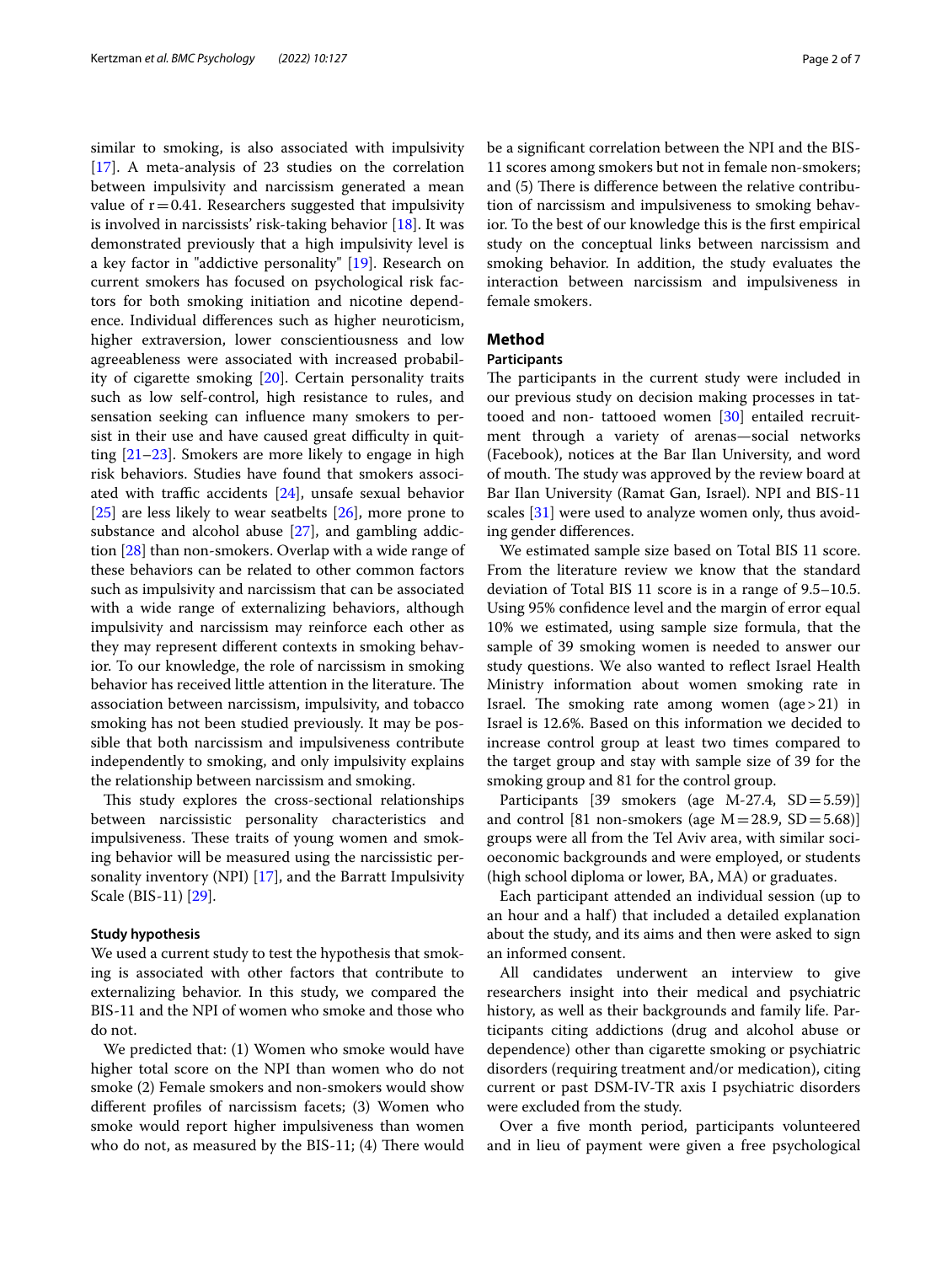consultation and a professional assessment of their personality traits.

## **Measures**

## *Narcissistic personality inventory (NPI)*

A measure that is recognized and used often to study personality psychology in narcissism is a 40 item measure ( $M = 17.85$  $M = 17.85$  $M = 17.85$ ,  $SD = 7.6$ ,  $\alpha = 5.86$ ) [17], known as NPI, which has been corroborated based on the use of a wide array of criteria [[32\]](#page-6-14). Based on the DSM-related defnition, Narcissism is defned as a continuum with extreme manifestations representing pathological narcissism, while the less extreme forms indicate nonclinical narcissistic personality traits  $[33]$  $[33]$  $[33]$ . NPI is a mix of both adaptive and maladaptive content connected to psychological resilience on one hand, and impaired personal relationships on the other [[13\]](#page-5-12).

All NPI scales were required as the total scores are a compilation of all the responses to the various items [[34](#page-6-16)], encompassing various dimensions of personality. To this end, seven NPI scales—authority, exhibitionism, superiority, vanity, exploitativeness, entitlement and self-sufficiency  $[17]$  $[17]$ —were applied.

The reliability of the full scale internally is 0.83, with 7 subscale reliabilities of  $0.50-0.73$  [[17](#page-6-0)]. The full scale after 13 weeks has high test–retest reliability ( $r=0.81$ ), with the test–retest on the subscales being lower (range:  $0.57-0.80$ ) [ $35$ ]. In the Hebrew version of the questionnaire that was developed [[36\]](#page-6-18), analysis of the normative population demonstrated similar fndings to the English questionnaire. Cronbach's alpha was used to test the accuracy of the Hebrew version—0.9—and the validity scale was 0.88 [[36\]](#page-6-18).

#### *Barratt impulsiveness scale leven edition (BIS‑11)*

This 30-item self-report measures impulsiveness yielding three subscales and a total score  $[37]$ , is the most commonly used in both research and clinical settings  $[29]$  $[29]$  $[29]$ . The 30 statements are assessed by participants using a 4-point Likert scale that ranges from 1 to 4:  $1 =$ never/rarely,  $2 =$ sometimes,  $3 =$ frequently and  $4=$ almost always/always.

The total scores range from 30 to 120. A higher total score indicates a higher self-reported level of impulsivity.

The 3 s order factors: Motor Impulsiveness (MI), reflect action without any forethought ("I do things without thinking"; 11 items;  $\alpha = 5.52$ ), Attentional Impulsiveness (AI), which refects a reduced ability to maintain attention toward a stimulus ("I concentrate easily"; 8 items;  $\alpha$  = 5.66), and Non-Planning Impulsiveness (N-PI), which refects an emphasis on the present ("I plan tasks carefully"; 11 items;  $\alpha$  = 5.66); [[37](#page-6-19)]

#### *Analysis*

Data were analyzed using SAS 9.1 software for Windows. All analyses used two-tailed levels of signifcance. In the frst stage, the univariate analysis was conducted to compare group diferences in demographic and personality characteristics. In the second stage the multivariable logistic regression analysis was performed to assess the relationship between smoking and signifcant variables identifed in the frst stage.

The Shapiro–Wilk test was used to check whether or not variables of interest follow a normal distribution. Based on Shapiro–Wilk test outcome, a decision was made to use non-parametric Wilcoxon rank sum test to investigate diferences in socio-demographic and personality characteristics measured on continues and ordinal scales.

As a measure of efect size for non-parametric statistical test the r-value, calculated as Wilcoxon test statistic divided by the square root of the number of observations, was used [[38\]](#page-6-20). Multivariable logistic regression models were built using backward variable selection techniques, considering variables with a univariate  $p$  value  $\leq 0.05$ as potential independent risk factors. A p-value of less than 0.05 was considered statistically significant. The odds ratios (OR) with 95% confdence intervals (CI) were assessed for each predictor. A c-index was calculated to evaluate model discrimination, and the Hosmer–Lemeshow test was applied to evaluate model calibration.

## **Results**

A Shapiro–Wilk test was performed for demographic and performance metrics and showed that the distribution of these variables departed signifcantly from normality.

Wilcoxon rank sum test revealed that smoking women were signifcantly less educated than non-smoking women  $(Z=3.56, p=0.0004)$  with a measure of effect size  $r=0.33$ , indicating a medium effect size. Age did not show signifcant diferences between groups (Table [1](#page-3-0)).

Univariate analysis showed signifcant diferences between tobacco smoking women and non-smoking women in one NPI subscale Self-Sufficiency  $(Z=2.41,$  $p=0.016$ ) with a measure of effect size value  $r=0.22$ , indicating moderate efect size. On average, the Self-Suffciency scale in the group of women who smoke is higher than in the group of non-smoking women (Table [2](#page-3-1)). There was a significant difference in Total NPI score between two groups  $(Z=1.98, p=0.0486)$  of both groups were in the normal range with effect size value  $r = 0.18$ . Total NPI in the group of women who smoke is signifcantly higher than in the non-smoking group.

A univariate analysis of BIS-11 scales revealed signifcant diferences between women who smoke and those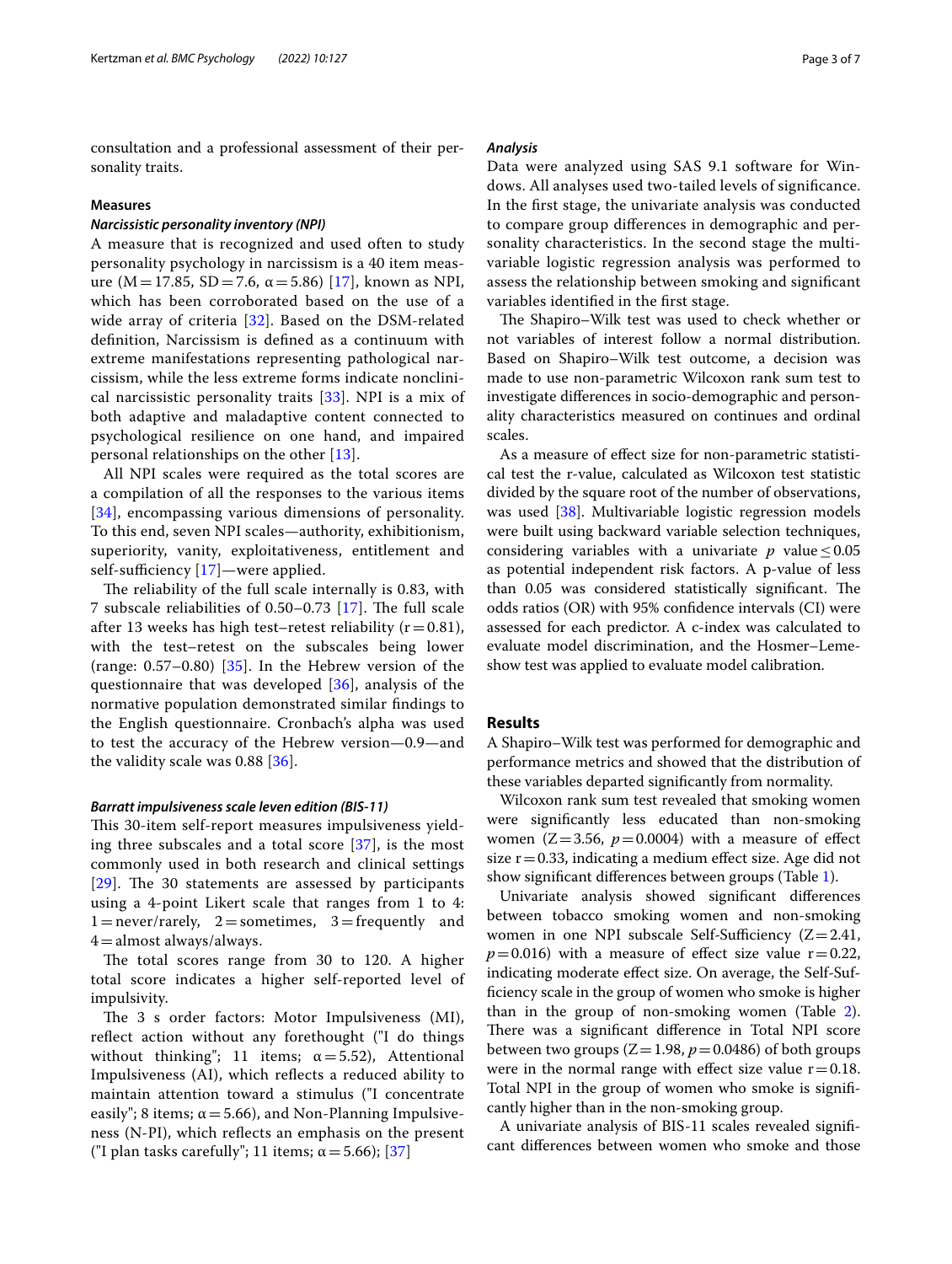who do not in total  $(Z=3.18, p=0.0015)$  with a measure of effect size  $r=0.29$ , indicating medium effect size and in BIS-11 subscale—motor impulsiveness  $(Z=3.62,$  $p=0.0003$ ) with  $r=0.33$ , indicating also medium effect size. The group of female smokers had both these parameters at higher levels than the group of non-smoking women (Table [3](#page-3-2)).

The inter-correlations of the Self-Sufficiency and Motor impulsiveness personality predictors were not statistically signifcant. Pearson correlations were−0.45 in female smokers and−0.44 in non-smoker women.

The logistic regression analysis was conducted using Smoking as dependent variable and all signifcant variables identified by univariate analysis: Education, Self-Sufficiency, Total NPI score, Total BIS-11 and Motor impulsiveness as independent variables. The multivariable logistic regression demonstrated that education, Self Sufficiency and Motor impulsiveness were the variables that contributed signifcantly to a logistic regression model aiming to discriminate between patients that do or do not smoke (Table [4](#page-4-0)).

Based on the results from the multivariable logistic analysis, an institutional model to predict tobacco smoking among young women was developed. The results showed that the probability p of the tobacco smoking is given by the equation:

$$
log (p/1 - p) = -1.8322 - 0.2797 * Education
$$
  
+ 0.3676 \* Self - Sufficiency  
+ 0.2221 \* Motor impulsiveness.

<span id="page-3-0"></span>**Table 1** Between-group comparison of demographic characteristics of the study population: univariate analysis

| Variable  | <b>Smoking</b><br>$(n=39)$ |            | Non-Smoking<br>$(n=81)$ |           | <b>Statistics</b> |            |
|-----------|----------------------------|------------|-------------------------|-----------|-------------------|------------|
|           | Median (IQR)               | Mean (SD)  | Median (IQR)            | Mean (SD) |                   | p Value    |
| Education | $12(12-16)$                | 13.8 (2.3) | $16(12-18)$             | 15(2.8)   | 3.56              | $0.0004**$ |
| Age       | $28(22-33)$                | 27.4(5.6)  | $30(26-33)$             | 28.9(5.7) | .36               | 0.1716     |

Data are presented as median with interquartile range (IQR), mean with standard deviation (SD), Wilcoxon test Z statistic and p-value. \**p*<0.05; \*\**p*<0.01;

| Variable             | Smoking       |              | Non-smoking  |              | <b>Statistics</b> |           |
|----------------------|---------------|--------------|--------------|--------------|-------------------|-----------|
|                      | Median (IQR)  | Mean (SD)    | Median (IOR) | Mean (SD)    | Z value           | р         |
| Vanity               | $(0-2)$       | 1.26 (1.23)  | $1(0-2)$     | 1.31(1.13)   | 0.31              | 0.7533    |
| Exploitativeness     | $3(2-4)$      | 2.67(1.28)   | $2(2-3)$     | 2.37(1.16)   | 1.17              | 0.2404    |
| <b>Fxhibitionism</b> | $3(2-4)$      | 2.85(1.71)   | $2(1-4)$     | 2.36(1.73)   | 1.44              | 0.1497    |
| Superiority          | $3(1-3)$      | 2.39(1.18)   | $2(1-3)$     | 2.03(1.16)   | 1.61              | 0.1065    |
| Self-Sufficiency     | $2(2-3)$      | 2.56(1.25)   | $2(1-3)$     | 2.00(1.32)   | 2.41              | $0.0160*$ |
| Authority            | $4(2-6)$      | 3.90(2.22)   | $3(2-5)$     | 3.69(2.14)   | 0.50              | 0.6185    |
| Entitlement          | $2(1-3)$      | 2.51(1.54)   | $2(1-3)$     | 2.01(1.30)   | 1.55              | 0.1220    |
| <b>NPI</b> Total     | $19(13 - 22)$ | 18.13 (6.41) | 14 (11–20)   | 15.77 (6.07) | 1.97              | $0.0486*$ |

<span id="page-3-1"></span>**Table 2** Between-group comparison of the NPI scales: univariate analysis

Data are presented as median with interquartile range (IQR), mean with standard deviation (SD), Wilcoxon test Z statistic and *p* value. \**p*<0.05

<span id="page-3-2"></span>

|  |  |  |  | Table 3 Between-group comparison of the BIS-11 scales: univariate analysis |  |
|--|--|--|--|----------------------------------------------------------------------------|--|
|--|--|--|--|----------------------------------------------------------------------------|--|

| Variable     | <b>Smoking</b> |              | Non-Smoking   |              | <b>Statistics</b> |             |
|--------------|----------------|--------------|---------------|--------------|-------------------|-------------|
|              | Median (IOR)   | Mean (SD)    | Median (IOR)  | Mean (SD)    |                   | p Value     |
| MI           | $21(18-25)$    | 21.31 (4.47) | $18(16 - 21)$ | 18.19(3.12)  | 3.62              | $0.0003**$  |
| AI           | $17(13-19)$    | 16.49 (4.04) | $15(13-17)$   | 15.27 (3.24) | . 43              | 0.1521      |
| <b>NPLI</b>  | $25(21-28)$    | 24.46 (3.93) | $23(20-26)$   | 22.98 (4.08) | 1.80              | 0.0726      |
| Total BIS-11 | $60(55-68)$    | 62.26 (9.33) | $55(50-62)$   | 56.43 (8.29) | 3.18              | $0.0015***$ |

Data are presented as median with interquartile range (IQR), mean with standard deviation (SD), Wilcoxon test Z statistic and *p* value. \**p*<0.05; \*\**p*<0.01 *BIS-11* Barratt Impulsiveness Scale, *MI* motor impulsiveness, *AI* attentional impulsiveness, and *NPLI* non-planning impulsiveness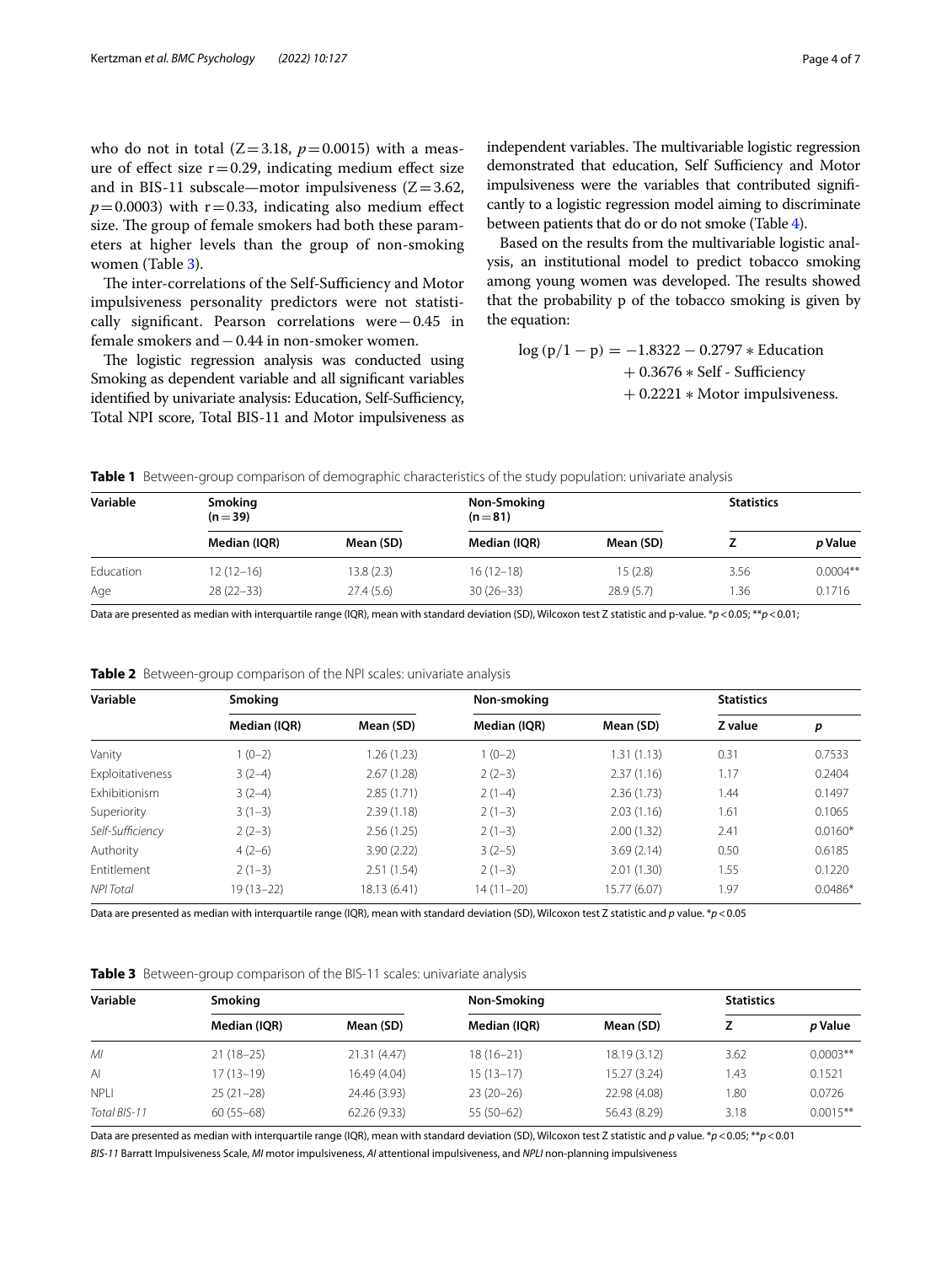| Coefficient | <b>Wald Chi-Squared</b> | <i>p</i> Value | Odds ratio | 95% CI            |  |
|-------------|-------------------------|----------------|------------|-------------------|--|
| $-0.2797$   | 9.1065                  | $0.0025**$     | 0.756      | $[0.630 - 0.907]$ |  |
| 0.3676      | 4.5736                  | $0.0325*$      | 444.       | $[1.031 - 2.023]$ |  |
| 0.2221      | 1.9563                  | $0.0005**$     | .249       | $[1.101 - 1.416]$ |  |
|             |                         |                |            |                   |  |

<span id="page-4-0"></span>**Table 4** Multivariate LR model on factors infuencing outcome in smoking behavior

\**p*<0.05, \*\**p*<0.01

According to the model, a one-year increase in education can decrease the odds of smoking by 24%. The model also shows that increasing of the Self-Sufficiency and Motor impulsiveness scales by one unit raises the odds of being a current smoker by 44% and 25% respectively. The model had a c-statistic of 0.861, indicating moderately good discriminative ability. The Hosmer-Lemeshow Goodness of fit test was insignificant  $(p=0.9757)$ , suggesting that the model ft well.

## **Discussion**

This study found that increasing the Self-Sufficiency scale and Motor impulsiveness scale by one unit raises the odds of greater risk of smoking behavior. Yet, a one-year increase in education shows decreased odds of smoking behavior. Narcissism, as constructed by the NPI, contains a "confusing mix of adaptive and maladaptive content" [[39](#page-6-21)].

Smoking in young women was associated with Self-Sufficiency—a dimension of personality embedded within the NPI that captures psychological resilience and social potency. Smoking is a visible act that leads to creation, affirmation, and reinforcement of social status. The repeated act of smoking is affirmed and reinforced. It is a signal to others AS an individual's identifcation with the characteristics of the self as a smoker  $[40]$  $[40]$ , the ability to act independently of norms, attitudes, peer behaviors, or beliefs about smoking [\[41\]](#page-6-23) and diferentiate self from non-smokers  $[42]$  $[42]$ . Thus, Self-Sufficiency can increase the likelihood of engagement in smoking behaviors as an aspirational aspect that is valued as independence and self-confdence. It may be possible that these results confrm the expectation that smoking in young women was used as a way to sense the self as being diferent, and to develop the identity that one's social rank is higher, better, and privileged [[43](#page-6-25)].

Impulsivity is a second mediator of smoking in young women. Between-group diferences in the BIS-11 scores were smaller than in the Self-Sufficiency scale of the NPI. Table [1](#page-3-0) shows that in women who smoke there was a signifcant higher score of Motor Impulsiveness scale than in women who do not smoke, in accordance with previous studies  $[44, 45]$  $[44, 45]$  $[44, 45]$ . These findings support the notion that the association between impulsivity and smoking is strong. Table [3](#page-3-2) shows that for both females who smoke and those who do not smoke the Motor impulsivity scale of BIS-11 and Self-Sufficiency scale of the NPI relate to smoking behavior as separable personality characteristics that may have unique contributions to smoking behavior in young women.

The results of the present study replicate previous studies, showing that impulsivity was associated with smoking behavior using other measures such delay of gratifcation [\[46\]](#page-6-28). We also replicated previous fndings that education was signifcantly associated with smoking [[47\]](#page-6-29). Similarly, smoking in young women could confound the association between externalizing behavior problems and risky decisions [\[30](#page-6-12)]. Prior investigations show an association between getting tattoos and a higher rate of current tobacco smoking [\[30](#page-6-12)]. It is possible that smoking and tattooing are linked to other common factors such narcissism that can be associated with a wide range of externalizing behaviors. Smokers are more likely to be involved in risky behaviors such as traffic accidents  $[24]$  $[24]$ , unsafe sexual behavior [\[25](#page-6-7)], and are less likely to wear seatbelts [\[26\]](#page-6-8) than non-smokers. Relatedly, prior investigations found that persons with tattoos have a higher rate of alcohol and drug use  $[48]$  $[48]$  $[48]$ , traffic accidents  $[49]$  $[49]$  and risky sexual behavior  $[50]$ . These findings suggest strong associations between smoking and tattooing. However, smoking was associated with the Self-Sufficiency dimension of NPI, while getting tattoos was related to the Exhi-bitionism measure of NPI [\[51](#page-6-33)].

## **Limitations**

Several limitations need to be considered when analyzing the results of our research. The study first of all focused on young women ages 18–35, narrowing the scope of our fndings to one group, rather than diferent sample groups of females. Secondly, the "narcissist" term is relevant to those that have a (relatively) high NPI score for the narcissism trait, and was not used as a clinical label to examine comorbid personality disorders in the research participants. Thirdly, we did not analyze the number of cigarettes smoked by female smokers, precluding the idea that women highly addicted to smoking have larger elevations in their NPI and BIS-11 scores. Finally, we are unable to establish whether smoking causes personality traits, or personality traits cause smoking.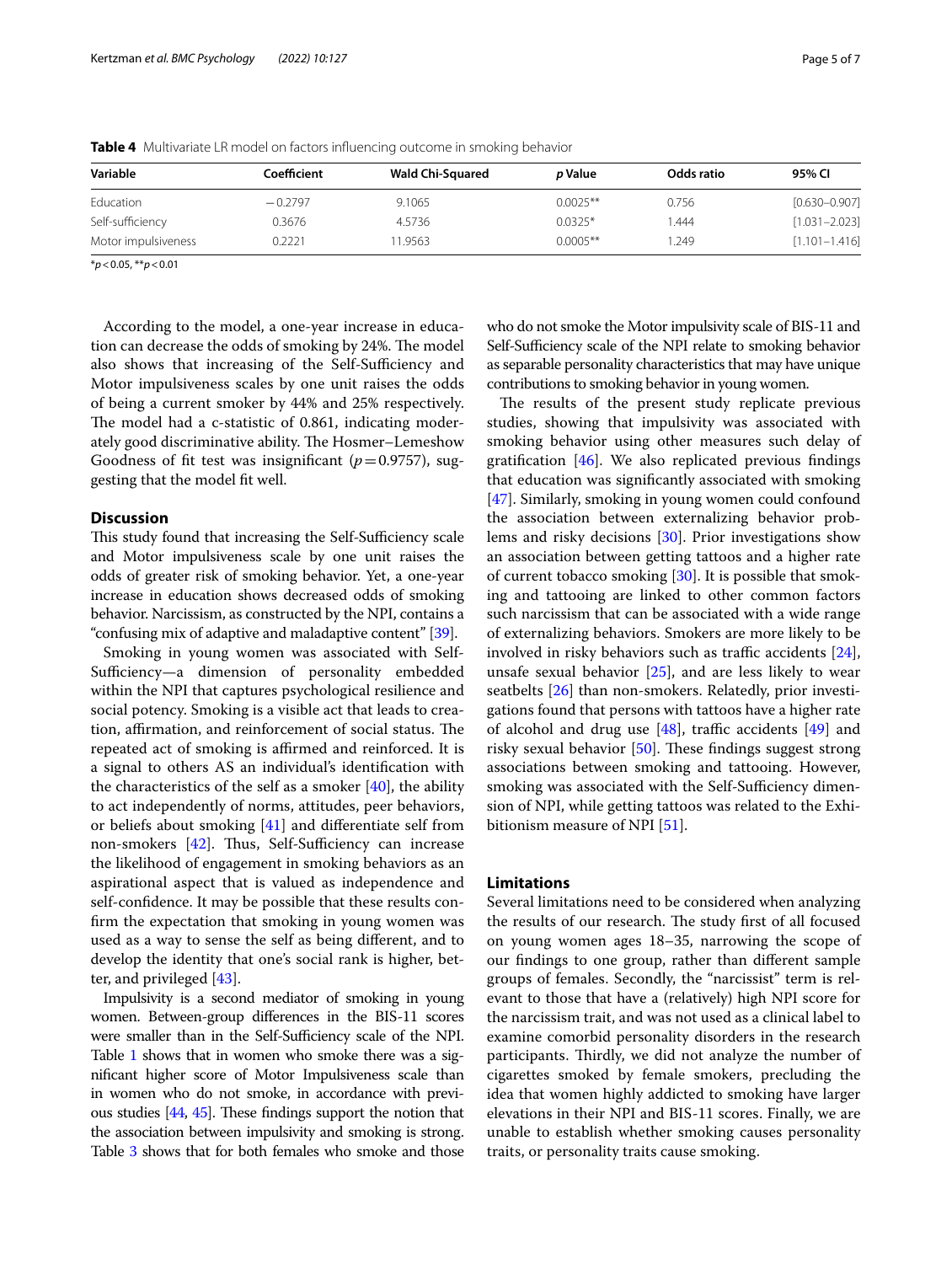## **Conclusion**

The current study, using the regression analysis, has clearly demonstrated that Self-sufficiency was an important contributor to smoking. Impulsiveness was also an independent contributor to the smoking in young women. These findings support the notion that Self-sufficiency and Motor impulsivity are related to smoking. The relationship between narcissism and impulsivity warrants further investigation among young women who smoke, including the systematic assessment of the relationship between the number of cigarettes, coexistence with drug use, alcohol and behavioral addictions as well as the level of education. Overall, our results show that there is an association between certain personality characteristics and cigarette smoking. In trying to prevent tobacco use, it may well be of key importance to acknowledge the mutual infuence between smoking on the one hand and self-sufficiency and impulsivity on the other.

## **Supplementary Information**

The online version contains supplementary material available at [https://doi.](https://doi.org/10.1186/s40359-022-00809-5) [org/10.1186/s40359-022-00809-5](https://doi.org/10.1186/s40359-022-00809-5).

**Additional fle 1.** 120 participants [39 smokers aged 18–35 (M-27.4,  $SD = 5.59$ ] and control [81 non-smokers age ranged 18–35 (M = 28.9, SD=5.68). The Data includes results of Barratt Impulsiveness Scale-Eleven Edition (BIS-11) and narcissistic personality inventory (NPI).

#### **Acknowledgements**

Not applicable.

#### **Note**

The Data in this article was used in the Ph.D. Thesis: *"Cognitive and Psychological Mechanisms of the Risk Decisions among Women with Tatoos",* written by Dr. Alex Kagan, under the auspices of Prof. Lina Lapidus and Prof. Abraham Weizmam, in consultation with Dr. Semion Kertzman, carried out in the the Program for Hermeneutics and Cultural Studies of the Interdisciplinary Studies Unit at Bar-Ilan University, Ramat Gan, Israel.

#### **Author contributions**

SK built and designed the study, methods used for the study and the interpretation of results, drafted the manuscript and contributed to the fnal manuscript. AK recruited participants, conducted the interviews and contributed to the fnal manuscript. MV coded and analyzed the data. Supervised the manuscript writing: RL and AW. All authors reviewed and approved the fnal manuscript.

#### **Funding**

No funding has been received for this research.

#### **Availability of data and materials**

The data is available and attached to this manuscript.

#### **Declarations**

#### **Ethics approval and consent to participate**

The study was approved by the review board at Bar Ilan University (Ramat Gan, Israel). All methods were performed in accordance with the relevant guidelines and regulations. Each participant attended an individual session (up to an hour and a half) that included a detailed explanation about the study, its and its aims and then were asked to sign an informed consent form.

#### **Consent for publication**

Not applicable: The manuscript does not include details, images, or videos relating to an individual person.

#### **Competing interests**

The authors have no competing interests as defned by BMC, or other interests that might be perceived to infuence the results and/or discussion reported in this paper.

#### **Author details**

<sup>1</sup> Department of Psychiatry, Adelson School of Medicine, Ariel University, Ariel, Israel. <sup>2</sup> School of Behavioral Sciences, Peres Academic Center, Rehovot, Israel.<br><sup>3</sup>The Program for Hermeneutics and Cultural Studies Interdisciplinary Studies <sup>3</sup>The Program for Hermeneutics and Cultural Studies, Interdisciplinary Studies Unit, Bar-Ilan University, Ramat Gan, Israel. <sup>4</sup> Environics Analytics, Toronto, Canada.<sup>5</sup> Comparative Literature Department, Bar-Ilan University, Ramat Gan, Israel. <sup>6</sup>Sackler Faculty of Medicine, Tel Aviv University, Tel Aviv, Israel. <sup>7</sup> Research Unit, Geha Mental Health Center and Felsenstein Medical Research Center, Petach Tikvah, Israel.

## Received: 23 November 2021 Accepted: 8 April 2022

#### **References**

- <span id="page-5-0"></span>1. U.S. Department of Health and Human Services. Women and smoking: a report of the Surgeon General. Centers for Disease Control and Prevention. MMWR; 2002.
- <span id="page-5-1"></span>2. World Health Organization. Tobacco; 2021.
- <span id="page-5-2"></span>3. Advisory Council on the Misuse of Drugs (ACMD). Pathways to problems. Hazardous use of tobacco, alcohol and other drugs by young people in the UK and its implications for policy. London Home Office: Crown Copyright; 2006.
- <span id="page-5-3"></span>4. Twenge JM. Generation me: why today's young Americans are more confdent, assertive, entitled—and more miserable than ever before. New York: Free Press; 2006.
- <span id="page-5-4"></span>5. Carter RR, Johnson SM, Exline JJ, Post SG, Pagano ME. Addiction and "Generation Me:" Narcissistic and prosocial behaviors of adolescents with substance dependency disorder in comparison to normative adolescents. Alcohol Treat Q. 2012;30(2):163–78.
- <span id="page-5-5"></span>6. Twenge JM, Konrath S, Foster JD, Campbell WK, Bushman BJ. Egos infating over time: a cross temporal meta-analysis of the narcissistic personality inventory. J Pers. 2008;76:875–901.
- <span id="page-5-6"></span>7. Ackerman RA, Hands AJ, Donnellan MB, Hopwood CJ, Witt EA. Experts' views regarding the conceptualization of narcissism. J Pers Disord. 2017;31(3):346–61.
- <span id="page-5-7"></span>8. Campbell WK, Miller JD. The handbook of narcissism and narcissistic personality disorders: theoretical approaches, empirical fndings and treatments. Hoboken: Wiley; 2011.
- <span id="page-5-8"></span>9. Leary MR, Tchividijian LR, Kraxberger BE. Self-presentation can be hazardous to your health: impression management and health risk. Health Psychol. 1994;13(6):461–70.
- <span id="page-5-9"></span>10. Lee WT, Kim H, Kim JH, Lee SJ, Hong S, Park EC. Relationships between body image, body mass index, and smoking in Korean adolescents: results of a Nationwide Korea Youth Risk Behavior Web-based Survey. APJCP. 2015;16(15):6273–8.
- <span id="page-5-10"></span>11. Cisek SZ, Sedikides C, Hart CM, Godwin HJ, Benson V, Liversedge SP. Narcissism and consumer behavior: are view and preliminary fndings. Front Psychol. 2014;5:232.
- <span id="page-5-11"></span>12. Lee SY, Gregg AP, Park SH. The person in the purchase: narcissistic consumers prefer products that positively distinguish them. J Pers Soc Psychol. 2013;105(2):335–52.
- <span id="page-5-12"></span>13. Ackerman RA, Witt EA, Donnellan MB, Trzesniewski KH, Robins RW, Kashy DA. What does the narcissistic personality inventory really measure. Assessment. 2011;18(1):67–87.
- <span id="page-5-13"></span>14. Flory JD, Manuck S. Impulsiveness and cigarette smoking. Psychosom Med. 2009;71(4):431–7.
- 15. Balevich EC, Wein NV, Flory JD. Cigarette smoking and measures of impulsivity in a college sample. Subst Abus. 2013;34(3):256–62.
- <span id="page-5-14"></span>16. Liu S-J, Lan Y, Wu L, Yan W-S. Profles of impulsivity in problematic internet users and cigarette smokers. Front Psychol. 2019;10:772.